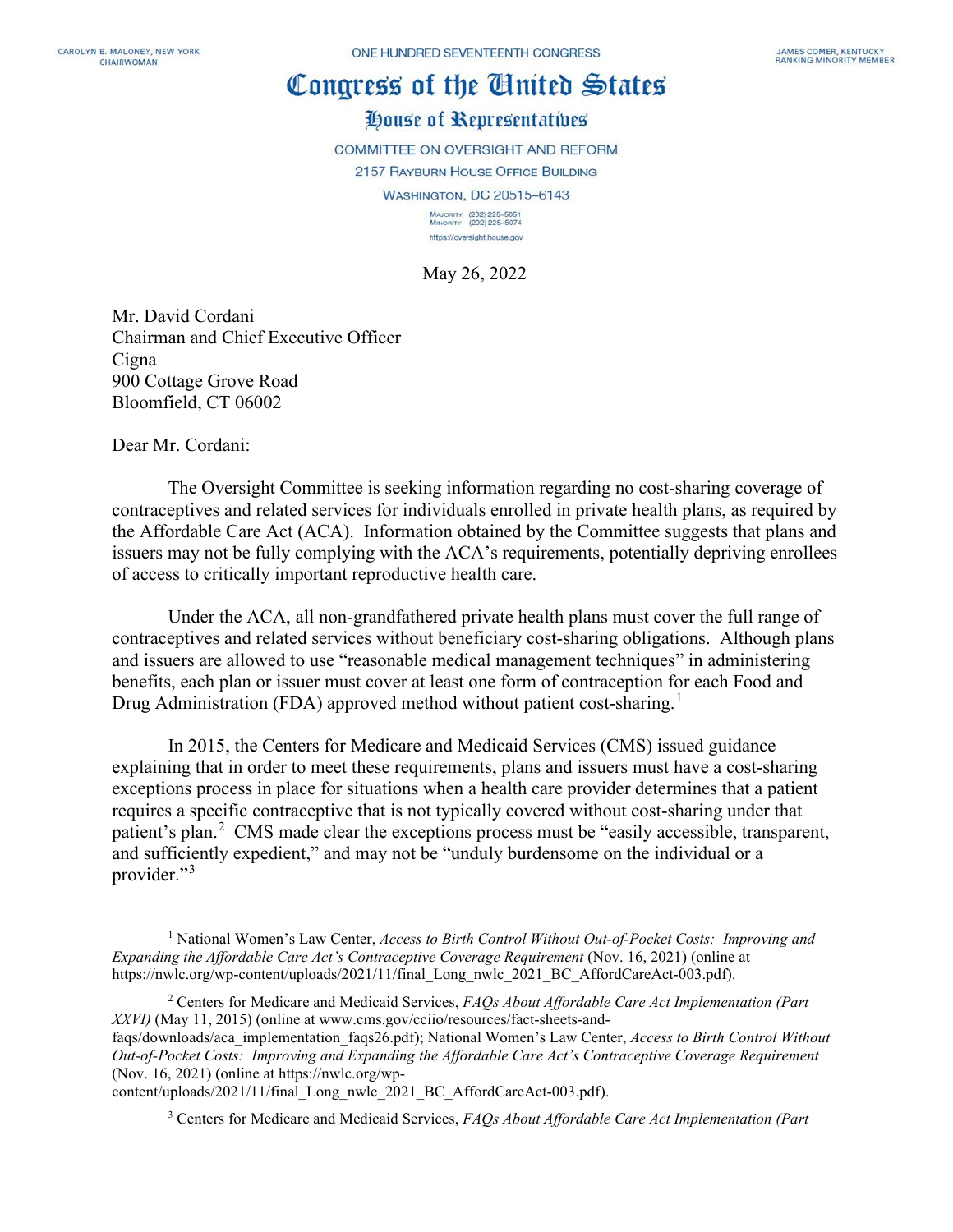Mr. David Cordani Page 2

However, public reporting and information obtained by the Committee indicates that some plans and issuers, including their pharmacy benefit managers (PBM), have not been in compliance with these requirements. For instance:

- Reports indicate that plans and issuers are routinely not covering without costsharing contraceptive products that were recently approved by FDA, in particular after 2011.[4](#page-1-0)
- Even when plans and issuers adequately cover contraceptive products without cost-sharing obligations, those same plans and issuers are reportedly failing to cover without cost-sharing the services associated with contraception, such as office visits, counseling, or the insertion of a contraceptive device.<sup>[5](#page-1-1)</sup>
- A recent investigative report found that when patients are denied coverage for a specific contraceptive product, plans and issuers do not always have in place an exceptions process that meets the requirements of CMS's 2015 guidance. The advocacy organization Power to Decide found that out of 42 health plans and PBMs, documents from only two health plans described an exceptions process that appears to meet the standards laid out in the 2015 CMS guidance. Notably, patients and providers may not even be aware that they can request an exception after coverage of a contraceptive product is denied, and calls to customer service representatives to inquire about the exceptions process "were met with ignorance, inadequate information, or misinformation." The report found that patients may be required to utilize a plan's regular exceptions process or prior authorization process, which "do not appear to meet the ACA standards for contraceptive coverage, as they include medical review by the plan, typically set narrow criteria for an exception, and require information beyond what the ACA requires to make a determination of medical necessity."[6](#page-1-2)

*XXVI)* (May 11, 2015) (online at www.cms.gov/cciio/resources/fact-sheets-and-

faqs/downloads/aca\_implementation\_faqs26.pdf); National Women's Law Center, *Access to Birth Control Without Out-of-Pocket Costs: Improving and Expanding the Affordable Care Act's Contraceptive Coverage Requirement* (Nov. 16, 2021) (online at https://nwlc.org/wp-

content/uploads/2021/11/final\_Long\_nwlc\_2021\_BC\_AffordCareAct-003.pdf).

<span id="page-1-0"></span><sup>4</sup> National Women's Law Center, *The Biden Administration Must Ensure the Affordable Care Act Contraceptive Coverage Requirement Is Working for All* (Oct. 14, 2021) (online at https://nwlc.org/wpcontent/uploads/2021/11/NWLC\_BC\_AffordCareAct-Oct\_2021.pdf); Power to Decide, *When Your Birth Control Isn't Covered: Health Plan Non-Compliance With the Federal Contraceptive Coverage Requirement* (online at https://powertodecide.org/sites/default/files/2022-04/ACA%20Contraception%20Exception%20Report.pdf).

<span id="page-1-1"></span><sup>5</sup> National Women's Law Center, *The Biden Administration Must Ensure the Affordable Care Act Contraceptive Coverage Requirement Is Working for All* (Oct. 14, 2021) (online at https://nwlc.org/wpcontent/uploads/2021/11/NWLC\_BC\_AffordCareAct-Oct\_2021.pdf).

<span id="page-1-2"></span><sup>6</sup> Power to Decide, *When Your Birth Control Isn't Covered: Health Plan Non-Compliance With the Federal Contraceptive Coverage Requirement* (online at https://powertodecide.org/sites/default/files/2022- 04/ACA%20Contraception%20Exception%20Report.pdf).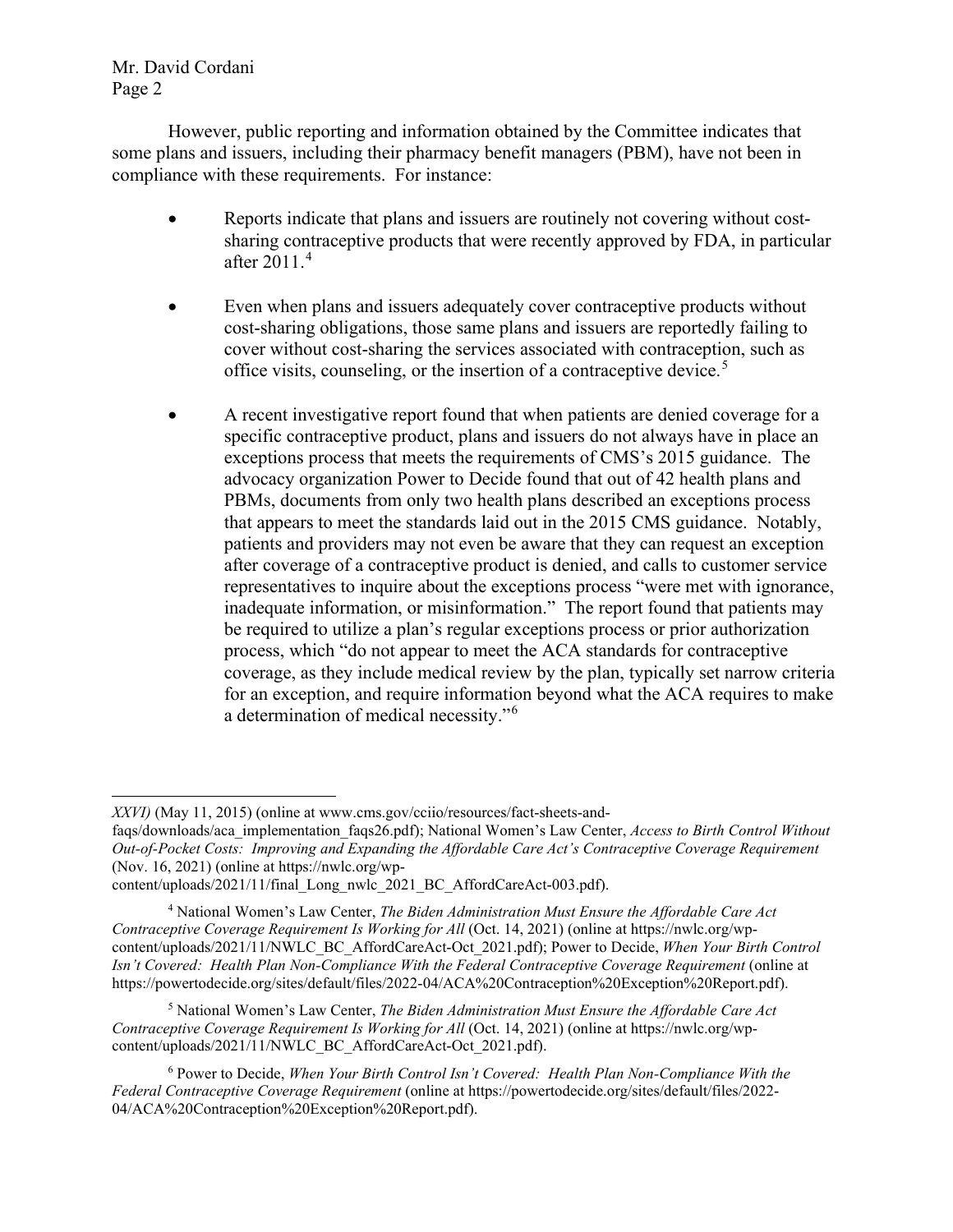Mr. David Cordani Page 3

For all these reasons, we request that you provide us with the following information by June 9, 2022. Please limit your responses to the questions below to: (1) in-network coverage; (2) insurance plans that are not subject to a religious exemption under the ACA; (3) insurance plans that are not considered "grandfathered" plans under the ACA; and (4) FDA-approved products.

- 1. For each contraceptive method, please provide a list of the included contraceptive products and services and the patient's cost-sharing requirement for each of your plans.
	- a. For each contraceptive method, please identify any FDA-approved contraceptive products that are excluded from each of your plans.
	- b. For each contraceptive method, what contraceptive products on each of your plans were approved by the FDA after 2011?
- 2. Please describe the process for patients to access a contraceptive product or service that is not fully covered by the patient's plan when the product or service is determined necessary and appropriate by a patient's medical provider.
	- a. What data and supporting documentation are patients required to provide in order to seek and receive an exception?
	- b. Upon the granting of an exception, what is the patient's cost-sharing obligation (if any)? If this varies by contraceptive product, please provide the patient's cost-sharing obligation broken down by product.
	- c. To the extent the exceptions process varies by product or plan, please describe the various exceptions processes utilized by your plans.
	- d. Is this exceptions process utilized for any services or products other than contraception? If so, for which products or services?
	- e. When a contraceptive product is not covered without cost-sharing, are patients ever required to utilize your appeals process to appeal this decision and obtain coverage?
	- f. On average, how long does it take for an exception request to be processed and granted to a patient seeking access to a contraceptive product?
	- g. Broken down by year, how many exceptions did you process from 2015 through 2021 for any contraceptive product or service?